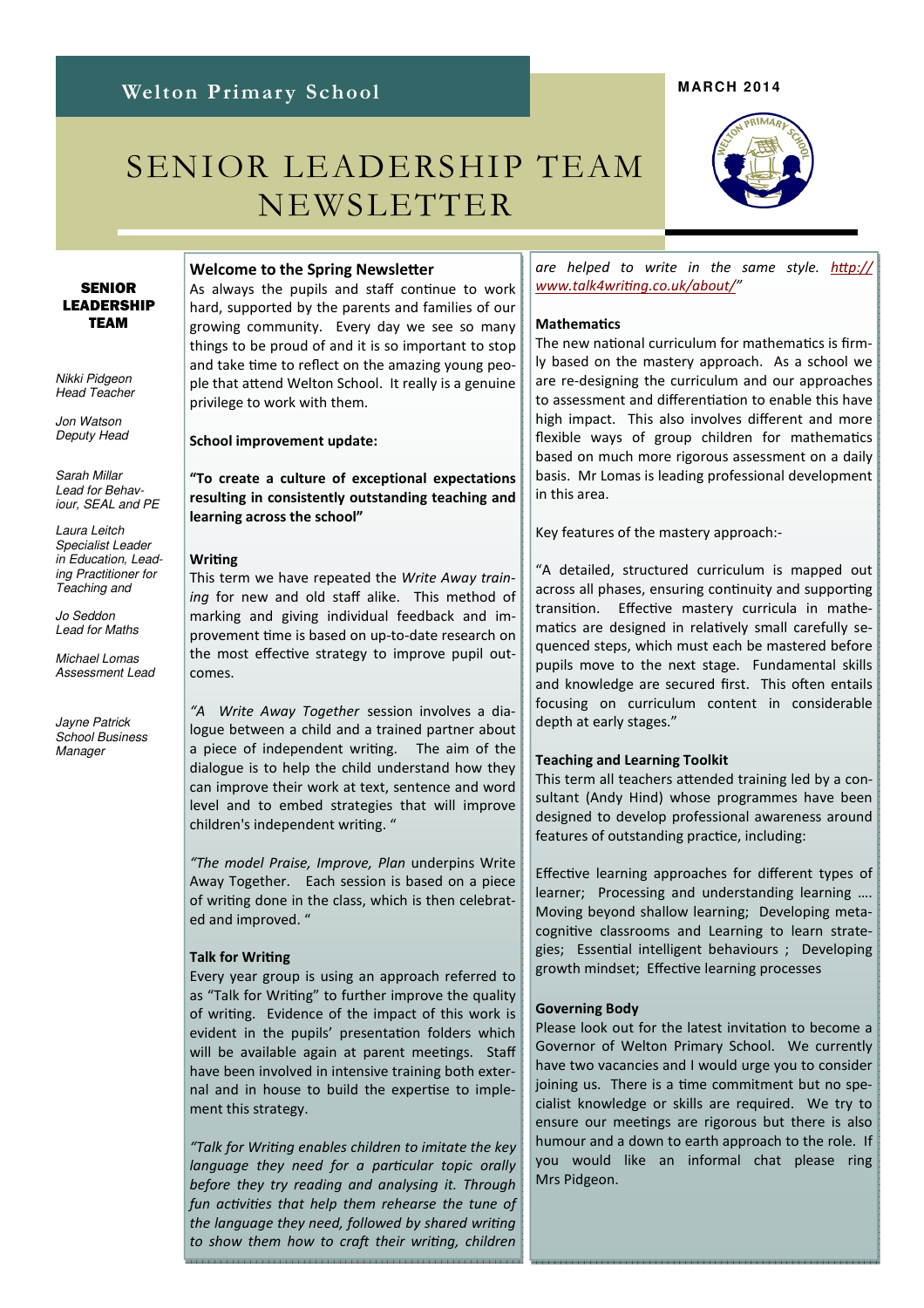#### **Promoting Diversity and Respect**

At Welton, we are very proud of our growing school and its community. As each year passes, not only are we growing in size but also in diversity. We now have children and families with backgrounds from a wide range of countries and/or religions. We are an inclusive school and strive to promote key values, such as respect, throughout our curriculum and in all we do.

As part of our promotion of respect of cultural diversity we would be very grateful to receive contact from any parent or family member who would be willing to support us. This could be in a variety of ways, from volunteering time in school to work with the children or sharing knowledge, resources and expertise with staff. For example, we would very much welcome volunteers speaking to a class/group about their country of birth, religion or background, or by providing their time to work with small groups of children to prepare traditional food. Alternatively, reading a traditional story with children or sharing traditional clothing or artefacts would also be informative and appreciated.

If you feel that you can help in any way, we would really like you to get in touch with Mr Watson by either phoning/calling into school to arrange a meeting, or by emailing jwatson@weltonprimaryschool.com. Your support would be very much appreciated not only by the staff, but more importantly by the children. We look forward to hearing from you.

#### W.I.L.S. Update

Our Welton Independent Learning Skills (W.I.L.S.) are now firmly embedded across the school. Children use the WILS language with confidence and accuracy in their lessons daily. They are also highly visible (our large WILS Wheels) on display around corridors and in classrooms, as well as being used on achievement certificates in our Friday 'Special Mentions' celebration assembly.

#### A recap of our 8 W.I.L.S:

Stickability, Personal Best, Risk It, Organised, Asking Questions, Focus, Collaboration & Reflection.

How are your WILS skills? Which are you confident in? Which do you want to continue to improve?

#### W.I.L.S. in Focus: Personal Best

It is really common to hear children talking about a P.B. or personal best. Perhaps we think of P.B's more traditionally in areas such as sport/P.E. However, when we talk about Personal Best in school it can cover a variety of subjects, but quite simply it is when a pupil has either done their very best work or demonstrated their very best effort in something. It is really important to note that this may not be the 'best in the class' but is the best by that particular pupil. For example, I may not ever be the fastest runner and the most accurate speller, but I can achieve my personal fastest time or highest score. It is this attitude to want to achieve a P.B. that we are so keen to promote.

We want to help children foster their independent desire to do well and produce work that they are proud of. We want children to have it inbuilt and for it be second nature, to produce their very best and not to settle for anything less!

#### What can this look like?

Simple examples of P.B's can be the more obvious, such as getting the best score in the weekly Big Maths Beat That Challenge in class. In this example, children are competing against themselves, trying to improve on previous performances in terms of score etc.

P.B's can also come in other forms academically. For example, in writing P.B's can be awarded by a Teacher or Teaching Assistant when a pupil's overall composition is deemed to be the best they have ever done. There is nothing more pleasing for a pupil or teacher alike when you can talk about a piece of writing being a P.B. - the smiles say it all!

P.B's can be demonstrated by attitudes and behavior too, for example the consistency of effort all day or week, the ability to get on with others, the level of participation in class or willingness to try your best in class.

Our children are confident in using the language of Personal Best and W.I.L.S in general. One of the nicest and most rewarding things to observe in school is when you see children spontaneously celebrating other people's achievements, praising, applauding, smiling and encouraging their peers for achieving a personal best. The desire to achieve a Personal Best is a great attitude and skill to have, to develop and to improve. We are proud to promote this skill and attitude at Welton.

When was the last time you set yourself a target and then worked hard to achieve it? How did it make you feel when you did? Can you use the language of Personal best at home?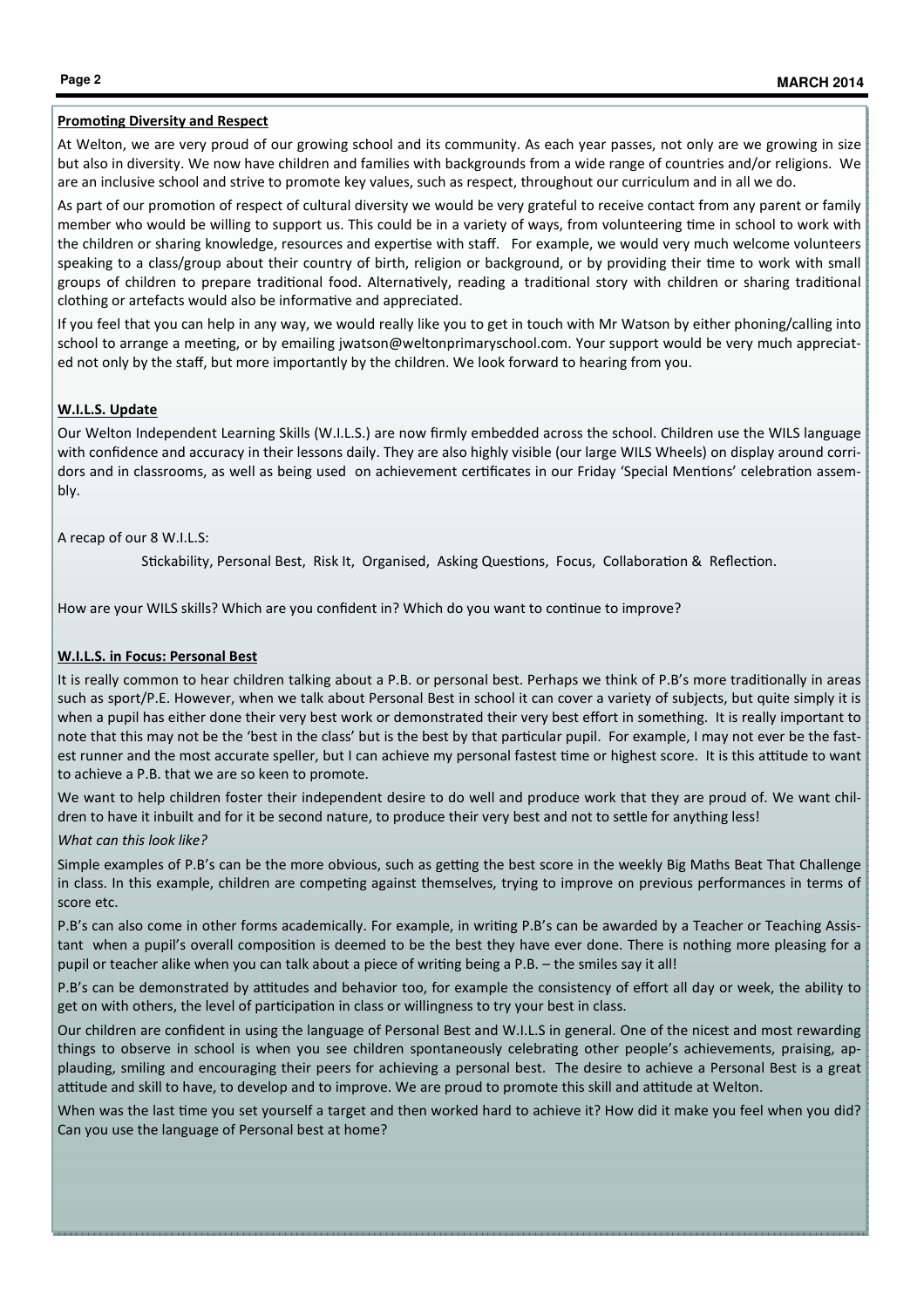#### **Social Emotional Aspects of Learning**

In response to the changing needs of the pupils in our school, we are introducing a wider range of strategies and approaches to ensuring all our pupils' emotional well-being is high on the agenda. Some of the approaches we are developing will be of more significance in a period of change or distress eg family break up or loss of a family member, but most are ensuring the high levels of emotional literacy and resilience necessary to become high functioning young people.

#### The D.E.N.

Over the past few weeks the room formerly referred to as the 'Community Room' has been significantly changed in both use and appearance and now has a new name. 'The D.E.N.' stands for Develop, Encourage and Nurture. The room has now been split into three areas, a brand new safe and practical kitchen, a small group working area, and an informal area with bean bags etc. A timetable is in place for groups of children and individuals to access the room to support their learning and development. Mrs L Watson will soon be holding an after school cooking club in the room. We are really pleased with 'The D.E.N.' and its popularity and use already suggest it is going to be a great addition to the facilities at Welton.

#### The Sensory Room

You may remember that we had a successful 'Awards for All' grant to fund this fabulous resource, and now the sensory room is finished and in operation. The room is suitable for individuals and small groups and can be used for specialist work and more generic curriculum work. We also have a regular slot for one of the local day care nurseries, who use it for a specific programme of work.

Sensory Rooms are a quiet, calm space where pupils can focus intently on following instructions, responding to a curriculum stimulus or carrying out an intensive piece of work without distraction.

#### Peer Mentoring

Miss Seddon is currently introducing a new initiative in school known as 'Peer Mentoring'. Peer mentors are children in school who are trained to act as mediators, helping other children work through problems they may have. These may be in areas such as homework or disagreements with friends. The mentors will provide a safe place where issues can be discussed and, hopefully, resolved in a calm and purposeful way.

Before half term, children from Year 5 and 6 were given the opportunity to apply for this important role. We were amazed at the response! The application forms were of high quality, very thoughtful and honest. It was a very difficult job to choose! We now have 24 dedicated peer mentors in place and the next step is training. Every week until the Easter break, the chosen children will be trained in the art of peer mediation including: active listening, encouraging other children to think about consequences and facilitating discussions. By the Summer term, they will be equipped and ready with a 'special' place and wearing a 'special' jumper to begin their important new role in school.

#### Massage in School

Mrs Leitch is currently establishing a massage programme across all year groups after taking part in a rigorous training programme which enables her to teach the children to give and receive massage from their peers. The aim of this is to promote and encourage positive touch and teach children relaxation techniques which they will hopefully carry with them throughout their life. Touch triggers the body to release a feel good hormone (oxytocin) which makes children fell calm, positive and optimistic. The touch strokes themselves have a similar effect to the brain gym and 'Activate' which we are currently using in school to activate the brain.

We are hoping that by incorporating regular massage time into the timetable it will help our children to be ready to learn, both physically and mentally. Furthermore, the positive relationships which we envisage the children will inevitably make, will hopefully help to boost levels of positive collaboration.

If you are interested in finding out more, please look out for details of a parent workshop which Mrs Leitch will be running in the Summer term.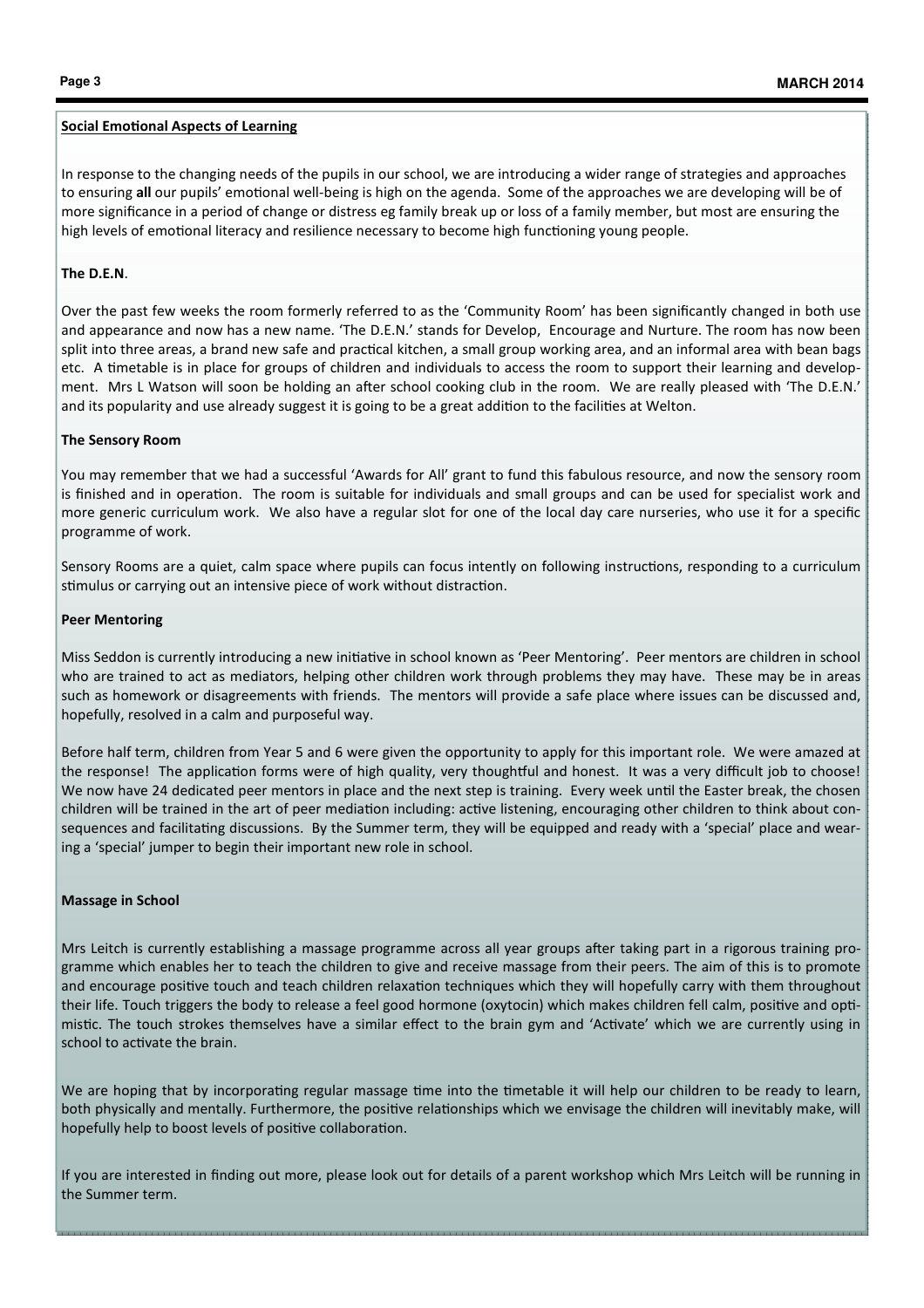### Parent Workshops

Following the success of the parent workshops we ran in the Autumn term, Mrs Leitch will be repeating them for those who were unable to attend.

Spelling, Punctuation and Grammar workshop - Thursday 23 April 2015 from 2pm

Helping your child to make progress in reading - Wednesday 29 April 2015 from 2pm

| <b>DATES FOR YOUR DIARY</b> |                              |                                |
|-----------------------------|------------------------------|--------------------------------|
| Friday 27 March             | Break up for Easter Holidays |                                |
| Tuesday 14 April            | Back to School               |                                |
| Monday 4 May                | Bank Holiday Monday          |                                |
| Monday 11 May               | <b>KS2 SATS week</b>         | <b>LOOK AT THESE IMPORTANT</b> |
| Friday 22 May               | Break up for May Half Term   | <b>DATES!</b>                  |
| Monday 1 June               | Back to School               |                                |
| Thursday 25 June            | <b>Moving up Day</b>         |                                |
| Friday 3 July               | <b>Sports Day</b>            |                                |
| Monday 6 July               | <b>Reserve Sports Day</b>    |                                |
|                             |                              |                                |

#### Charity Events.

We are keen to develop children's understanding of charity and supporting those people who are less fortunate than ourselves. There are so many worthy causes that ideally we would like to support but we have chosen to have particular times of the school year when we will have more of a fundraising focus. We are looking forward to organising and running potential fund raising activities later in the school year – our school council may well be involved in this. Watch this space for more information in the coming months.

#### PE

We are really pleased at the number of children taking part in our PE clubs at the moment:

We have been able to put two netball teams into the Hull Netball League and the 18 children taking part have started their training sessions every Thursday morning at 8am. Thank you to our volunteer helper, Mrs Matthews, for helping with the training. The coach for this half term from First Steps sports is providing two athletic clubs on a Monday; one for KS1 after school and KS2 at 8am. We also continue to have Mr Rowe providing a football club on a Friday for Years 2 and 3. Ross Atkinson, the junior cricket coach for Welton Cricket club, has started a club for children from Years 5 and 6 on a Tuesday with a view to forming a team to enter competitions. Mr O'Rourke is starting a cricket club on a Friday, for any child interested from Years 3 and 4.

This half term, Year 5 attended the winter festival of sport and took part in a number of activities at South Hunsley High School such as swimming and rock climbing. The children thoroughly enjoyed the experience. This week, Year 4 are taking part in a dance competition, also at South Hunsley, competing against other Year 4 classes in our cluster group.

Great news! Our swimming team won the cluster group swimming event and have progressed to the regional final to be held at Beverley in June. Fantastic effort from all the squad!

Our focus in outdoor PE for the remainder of this half term is Hockey. All children from Year 1 upwards will have coaching sessions with Mr Evans each week. Please keep checking that your child has the correct outdoor PE kit to attend these sessions safely and comfortably - including studded boots (not metal studs) and an old pair of jogging bottoms and sweatshirt.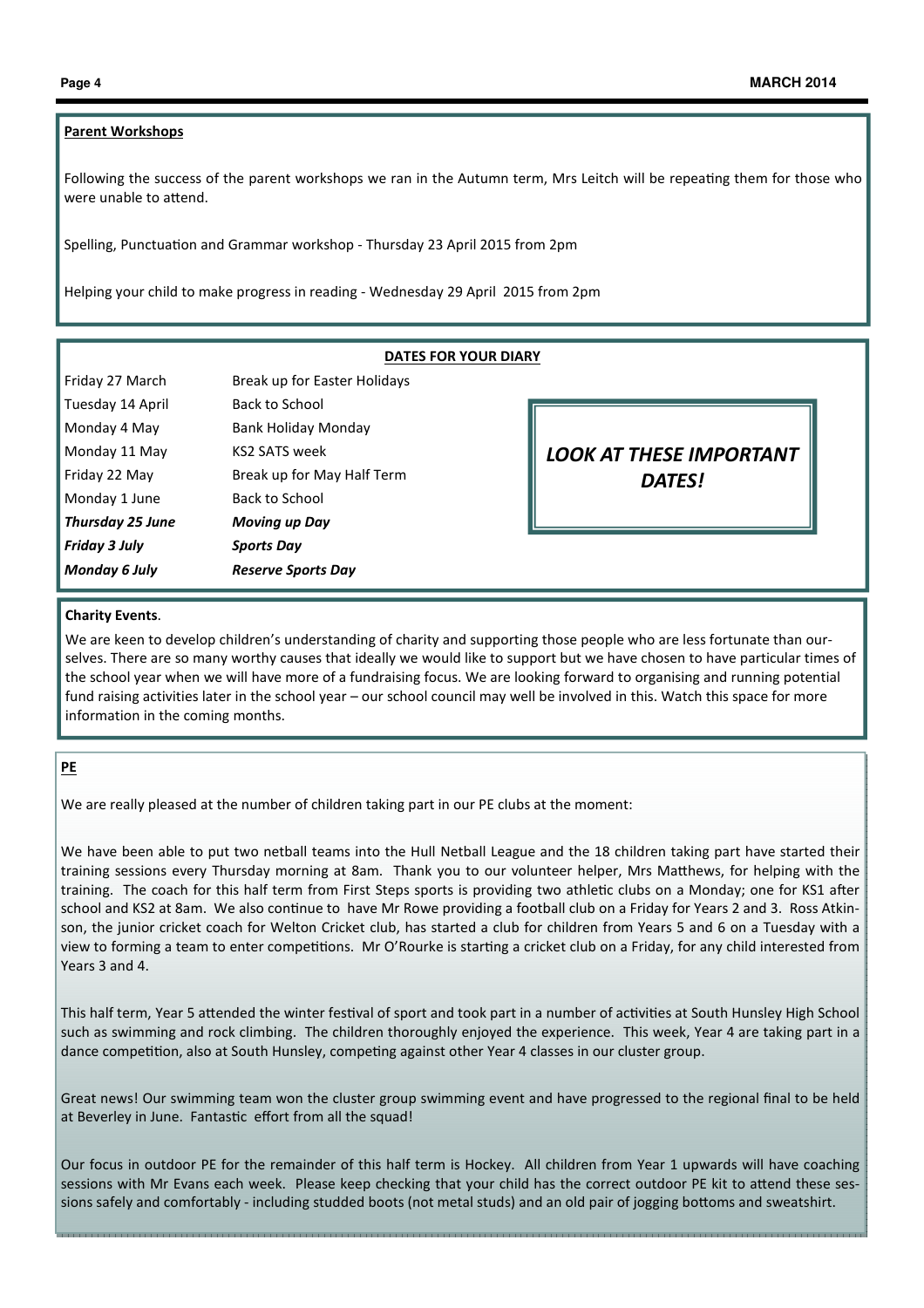# Assessment

Mr Lomas is the assessment leader, and he has written the following to advise you know how the school is managing the changes to assessment at Welton:

As you will have been informed during the latest parent evenings, the government recently introduced a new Na tional Curriculum and with it, new arrangements for assessing pupils. The main headline is that the old system of numbered levels that you are no doubt familiar with has been scrapped. After a fairly extensive review, they were deemed to be too confusing and imprecise when it came to reporting what children could do, and what they still needed to achieve.

From this year, in Years 1, 3, 4 and 5, children will no longer be assessed as level one or level three (for example) in the core academic areas (Years 2 and 6 will continue on the old system until September 2015). Instead, in line with the new curriculum (which promotes the idea of covering fewer 'big' areas of core numeracy and literacy in greater depth); pupils will be assessed against *end of year expectations*. These expectations take the form of statements, which describe the level of performance that a pupil in a particular year group would be expected to have reached by the end of the academic year. To take an example from my current year (Year 5) in maths: *pupils* should know angles are measured in degrees: estimate and compare acute, obtuse and reflex angles. If a child meets this, and all of the other key end of year statements (some statements carry more weight that others as they are deemed to be more significant: e.g. place value in maths), then they can be said to be *meeting* the end of year expectations. If they do not meet these key performance indicators, they will be emerging towards the end of year standard. If they have mastered the performance statements, and can demonstrate their understanding across a range of contexts and situations, they could be said to be exceeding the end of year standard.

Because all of this represents a significant change, not only to assessment practices, but also to how we report progress and attainment to parents, we are extremely keen at Welton to ensure that we take our time and put in place a coherent, workable and clear system for assessing our pupils. At the heart of our approach is a desire for our pupils to work towards mastery of the fundamental knowledge and skills in literacy and numeracy. As a school, the most important aspect of the assessment system we are developing will be that we can say, with confidence, exactly what our pupils can do, and where they need to go next.

During the next round of parent evenings, you should start to have conversations with your child's class teacher about how they are progressing in relation to the new assessment standards. Furthermore, we will be using the language of emerging, meeting and exceeding in our annual reports to parents. In all cases, the overall assessment of your child's attainment will be supported with a detailed description of the areas in which your child is attaining well, and those in which they still need further work to master. It is worth noting that the standards inherent in the new curriculum have been raised; and that the content of the curriculum is significantly more challenging. This means that it will be more difficult for children to meet the end of year standards than it was previously.

Although these changes are substantial, I do feel that in having clear end of year expectations instead of numbered levels that span different year groups; parents should be able to gain a more accurate picture of their child's academic achievements at Welton.

Mr Lomas would be happy to discuss the changes to assessment and reporting with parents if you require any further information.